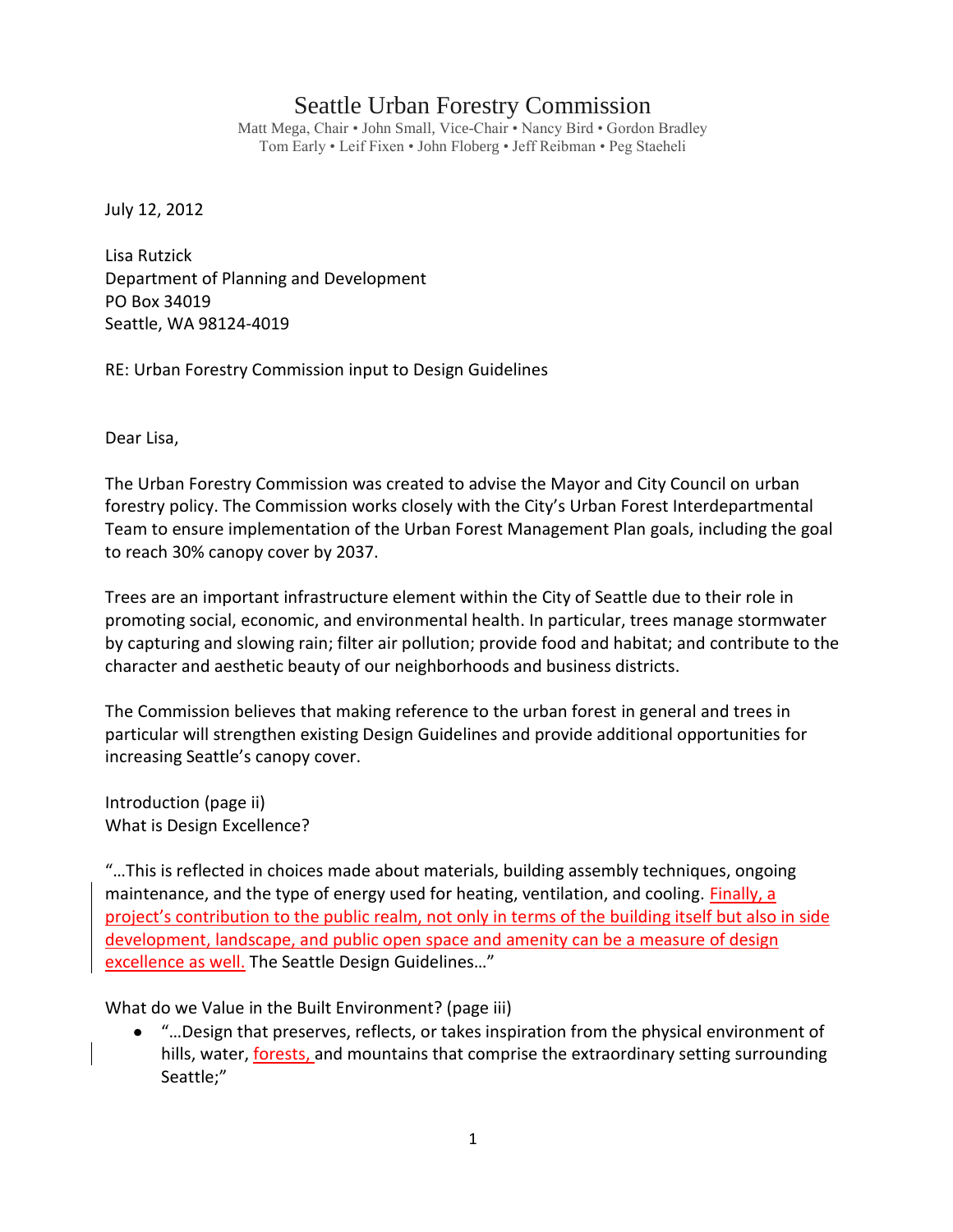## CS1 – Natural Systems and Site Features

B. Sunlight and Natural Ventilation (page 2)

"3. Managing Solar Gain: Manage direct sunlight falling on south and west facing facades through shading devices and planting of deciduous existing or newly planted trees."

## D. Plants and Habitat (page 3)

"1. On-site Features: Incorporate on-site urban forest habitats and landscape elements including existing trees, tree groves, or vegetation into project design and connect those features to existing networks of **public-open** spaces and urban forest habitats wherever possible. Consider relocating significant trees and vegetation if retention is not feasible."

2. Off-site Features: Provide opportunities through design to link with off-site habitats such as riparian corridors or existing urban forest corridors. Avoid fragmenting habitat and increase interconnected corridors of urban forest and habitat where possible.

## E. Water

"2. Adding Interest with Project Drainage: Consider using project drainage systems as opportunities to add interest to the site through water-related design elements. Features such as trees, rain gardens, bioswales, green roofs, fountains of recycled water, and/or water art installations can create movement and sound, air cooling, focal points for pedestrians, and habitats which may already be required to manage on-site stormwater and allow reuse of potable water for irrigation."

CS2 – Urban Pattern and Form (page 4)

A. Location in the City and Neighborhood

"1. Sense of Place: Emphasize attributes that give Seattle, the neighborhood, and/or the site its distinctive sense of place. Examples include patterns of streets or blocks; slopes; sites with prominent visibility, relationships to bodies of water or significant *trees*, natural areas, or open spaces, iconic buildings…"

B. Adjacent Sites, Streets, and Open Spaces (page 4)

"2. Connection to the Street: Identify opportunities for the project to make a strong connection to the street. Consider the qualities and character of the streetscape –its sidewalk, parking, landscape strip, street trees, travel lanes, and other amenities- in siting and designing the building"

"3. Character of Open Space: Contribute to the character and proportion of surrounding open spaces. Evaluate adjacent sites, streetscapes , trees, vegetation, and open spaces for how they function as the walls and floor of outdoor spaces or 'rooms' for public use to determine how best to support those spaces through project siting and design-(e.g. using mature trees to frame views of architecture or other prominent features.)"

PL1 – Open Space Connectivity (page 8) A. A Network of Public Spaces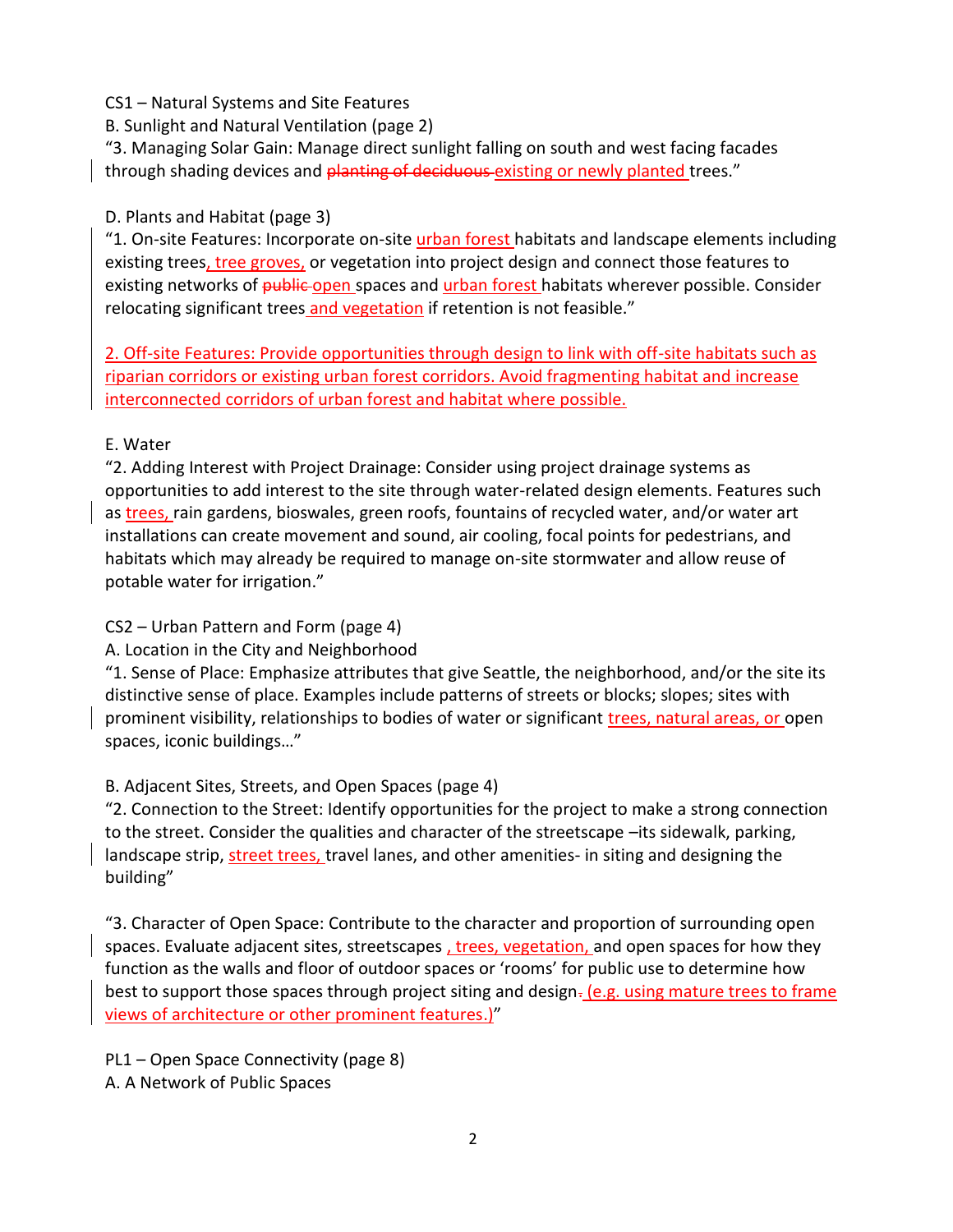"2. Adding to Public Life: Look for opportunities to increase the size and/or quality of the physical space available for public life. Consider features such as widened sidewalks, recessed entries, curb bulbs, courtyards, plazas, or through routes-along with place-making elements such as trees, landscape, public art, or other amenities."

B. Walkways and Connections (page 8)

"3. Pedestrian Amenities: Provide pedestrian amenities where necessary to enliven the area and attract interest and interaction with the side and building. Examples of pedestrian amenities include seating and other street furniture, lighting, trees, landscaping, pedestrian scale signage, site furniture, art work, and/or kiosks."

C. Outdoor Uses and Activities (page 9)

"3. Year-Around Activity: Where possible, include features…. These may include:

…d. An extra level of pedestrian lighting.

e. Trees for moderate weather protection and shade"

PL3 – Street-Level Interaction

A. Entries (page 12)

"2 Ensemble of Elements: Design the entry…

…c. Ground surface: seating walls; special paving, landscaping, trees, lighting; and…"

DC1 – Project Uses and Activities

C. Parking and Service Uses (page 18)

…2. Visual Impacts: Reduce the visual impacts of parking lots, structures, entrances, and related signs and equipment as much as possible. Consider breaking large parking lots into smaller lots, and/or provide trees, attractive landscaping or fencing as a screen…"

DC2 – Architectural Concept

C. Secondary Architectural Features (page 20)

…3. Fit with Neighboring Buildings: Use design elements to achieve a successful fit between a building and its neighbors, such as:

...b. Using trees, landscaping or other screening to buffer the building from its neighbors, and/or…

DC3 – Open Space Concept

C. Design (page 22)

"1. Reinforce Existing Open Space: Where a strong open space concept exists in the

neighborhood, reinforce existing character and patterns of street-neighborhood tree planting, buffers or…

…3. Support Natural Areas: Consider an open space design that retains and enhances on-site natural areas and connects to natural areas that may exist off-site and may provide *urban forest* habitat for urban wildlife...."

DC4 – Exterior Elements and Finishes

D. Trees, Landscape, and Hardscape Materials (page 24)